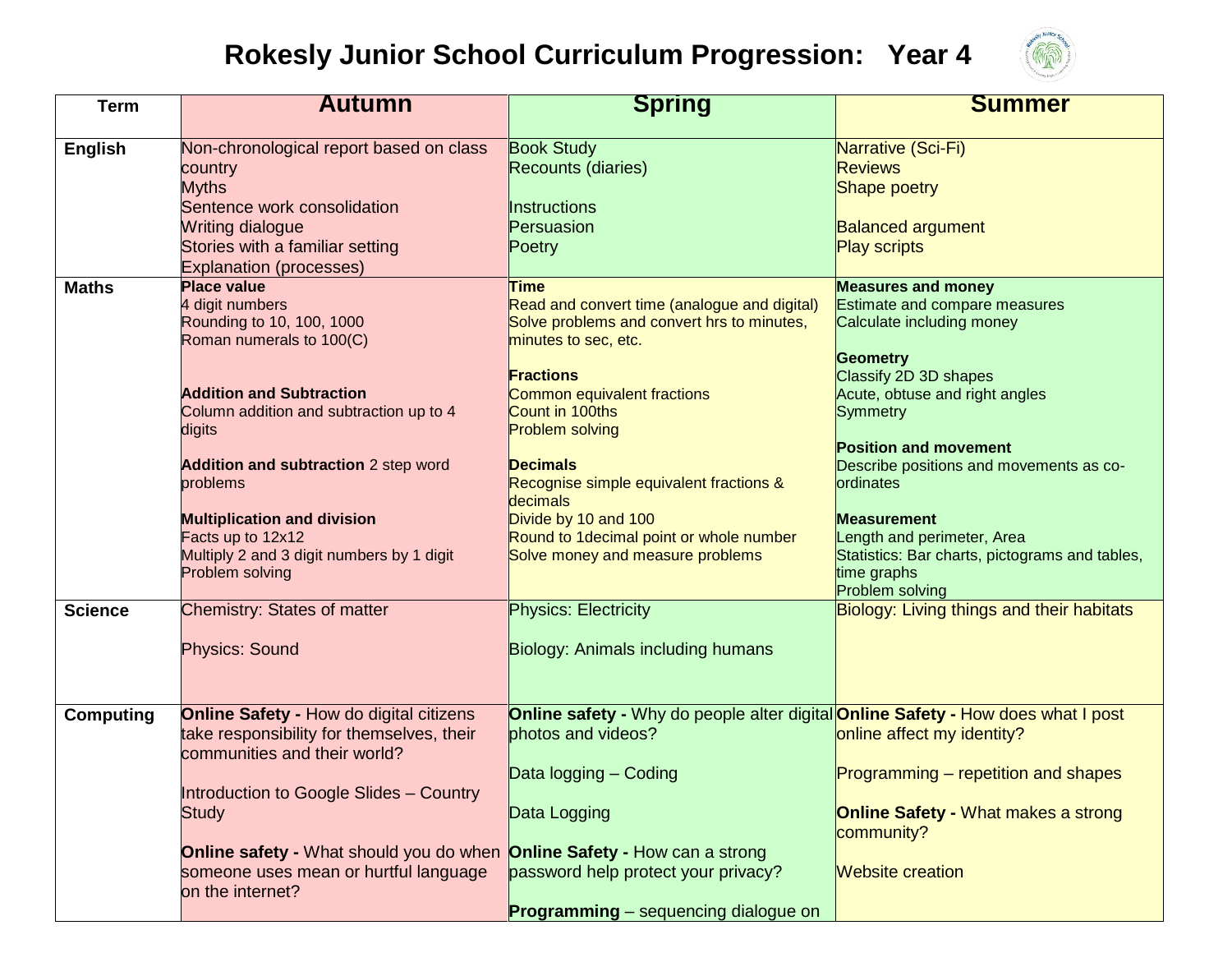|                                 | Digital sound - Audacity - Sound                                                                                                                                                 | Scratch                                                                                                                                                                       |                                                                                                                                                                                                                              |
|---------------------------------|----------------------------------------------------------------------------------------------------------------------------------------------------------------------------------|-------------------------------------------------------------------------------------------------------------------------------------------------------------------------------|------------------------------------------------------------------------------------------------------------------------------------------------------------------------------------------------------------------------------|
|                                 |                                                                                                                                                                                  |                                                                                                                                                                               |                                                                                                                                                                                                                              |
|                                 | Creating media - Audio editing - Audacity                                                                                                                                        |                                                                                                                                                                               |                                                                                                                                                                                                                              |
| <b>History</b>                  | The Achievements of Earliest Civilisations<br>(overview)<br>What is civilisation?<br>How similar and different were the Early<br>Civilisations?<br><b>BHM</b> - Farming and Food | <b>Ancient Egypt</b><br>What were the greatest achievements of the<br><b>Ancient Egyptians?</b><br>How much did Ancient Egypt change over<br>time?                            | <b>Britain's Settlement by Anglo Saxons &amp;</b><br><b>Scots</b><br>Why did people want to settle in/colonise<br><b>Britain?</b><br>How do we know about the Anglo-Saxons in<br><b>Britain?</b>                             |
| Geography                       | <b>Country Study (Asia)</b><br>How and why is agriculture, food and farming<br>different/similar to the UK? How are we<br>connected to farmers?                                  | <b>Rivers (Nile and Thames)</b><br>Why are major cities located on rivers?<br>How do rivers, people and land affect each<br>other?<br>How do humans use rivers?               | <b>Contrasting Locations (London and</b><br><b>Maldon</b> )<br>How do the similarities and differences<br>between London and Maldon affect lives of<br>residents and visitors?<br>How are settlements similar and different? |
| <b>Art and</b><br><b>Design</b> | Drawing in pencil: proportion in portraits<br>(range of artists)                                                                                                                 | Sculpture: form and texture<br>Canopic jars                                                                                                                                   | Painting river and sea settings: colour,<br>texture and tone using water colours<br><b>Artists: Turner, Constable, Monet</b>                                                                                                 |
| Design and<br><b>Technology</b> | Food and nutrition: Where does food come Load bearing structures: Bridges<br>from?<br>Asian Cuisine / healthy and varied diets                                                   | Designer: Zaha Hadid                                                                                                                                                          | Textiles: Design purposeful, functional,<br>appealing products for themselves and<br>other users based on design criteria<br>(pencil case)<br><b>Artist: Kendall Bohn</b>                                                    |
| <b>RE</b>                       | What can we learn about the life and<br>teachings of Jesus?<br>The Christmas story.<br>How is Christmas celebrated today?                                                        | How do people express their beliefs and<br>identity?<br>Christianity<br>What does it mean to belong to a religion?<br>Why are some journeys and places<br>special?<br>Judaism | How should we live and who can inspire<br>us?<br>Range of religions                                                                                                                                                          |
| <b>PSHCE</b>                    | Belonging to a community: What makes a<br>community?<br>Respecting ourselves and others:<br>Respecting differences and similarities.<br>Physical health and Mental Wellbeing     | Money and work; Making decisions about<br>money.<br>Keeping safe: Medicines and household<br>products.                                                                        | <b>Families and Friendships including online.</b><br>Safe relationships Growing and Changing<br>Responding to hurtful behaviour;<br>recognising risks online.                                                                |
| <b>PE</b>                       | Football<br>(Invasion/attacking and defending)                                                                                                                                   | <b>Hockey</b><br>(competitive games/attacking and                                                                                                                             | Swimming                                                                                                                                                                                                                     |